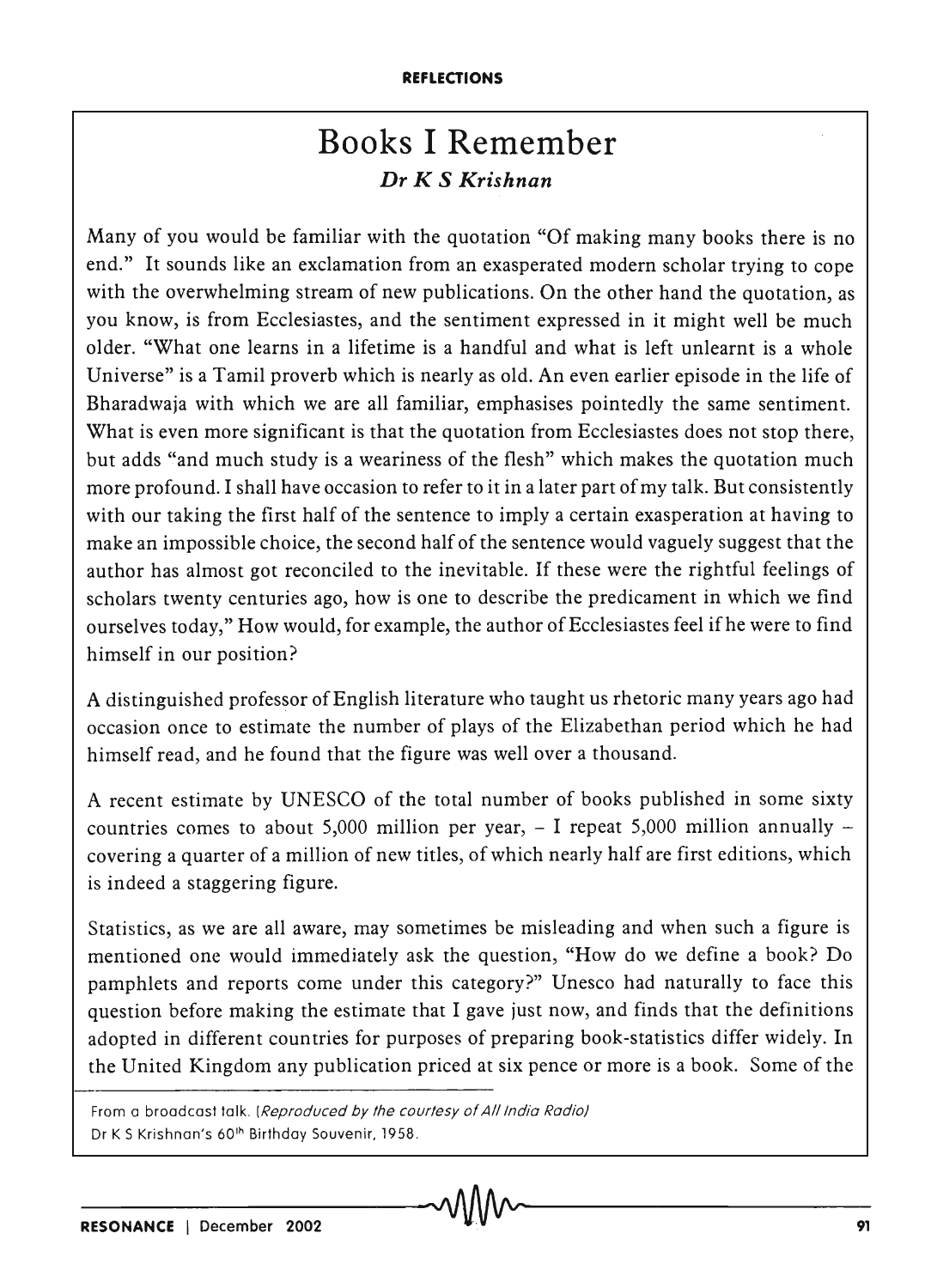#### REFLECTIONS

other countries prescribe a certain minimum number of pages for a publication to satisfy the definition of a book. This number is 17 in Iceland, 64 in Hungary, 100 in Ireland and in Italy. Many countries do not discriminate between books and pamphlets. They are both regarded as books. In USA, pamphlets and government publications are excluded, unless they are sold commercially. On the other hand UNESCO would define a book as a nonperiodic publication containing 49 or more pages and would include map pamphlets in this definition, and Government publications too if they are sold commercially. The UNESCO estimate of more than a hundred thousand first editions every year, to which I referred just now, is on this basis. This does not include the periodicals; and if the periodicals are also included the number of new volumes published annually would be of the order of a quarter million. Whether we accept the figure of 1,00,000 or a quarter million is not material for the argument.

### Future of the Earth

An incident that occurred at the end of a lecture by Sir Oliver Lodge comes to my mind in this connection. He had been estimating the probable future of the earth, particularly how long the climatic conditions would remain suitable for sustaining life on earth. At the end of the lecture, one of the members of the audience, who felt greatly concerned about the future of the earth, asked the lecturer pointedly the question "How long did you say the earth would last?" "10,000 million years" was the reply. "Thank God," exclaimed the questioner with obvious relief, "I thought you said 1,000 million years." Unlike this questioner I would be quite content with any low estimate that one is likely to make on the total number of new books that are published every year. It would be large enough to stagger any serious scholar interested in books, which is the main point that I intended to make with the help of this digression on numbers. It would make even the most voracious reader, who is conscious of his voraciousness, fight genuinely shy of talking about the books that he had read.

In practice, however, this feeling that what one can possibly read is a small part of what is available for reading, may not be such a great disability after all. Obviously one has to be very discriminating in what he reads, in any case. The bulk of reading in any generation would be confined mainly to what may be described in a general way as classic books, i.e. those that have stood the test of time, and which have a certain perennial human interest which ensures their remaining fresh. Such books, fortunately for us, are rare. Secondly it may not even be desirable to read all the good books one can read. When the author of Ecclesiastes opines that much study is a weariness of the flesh, he might be having this in view. Many original thinker have since warned us against too much reading lest it might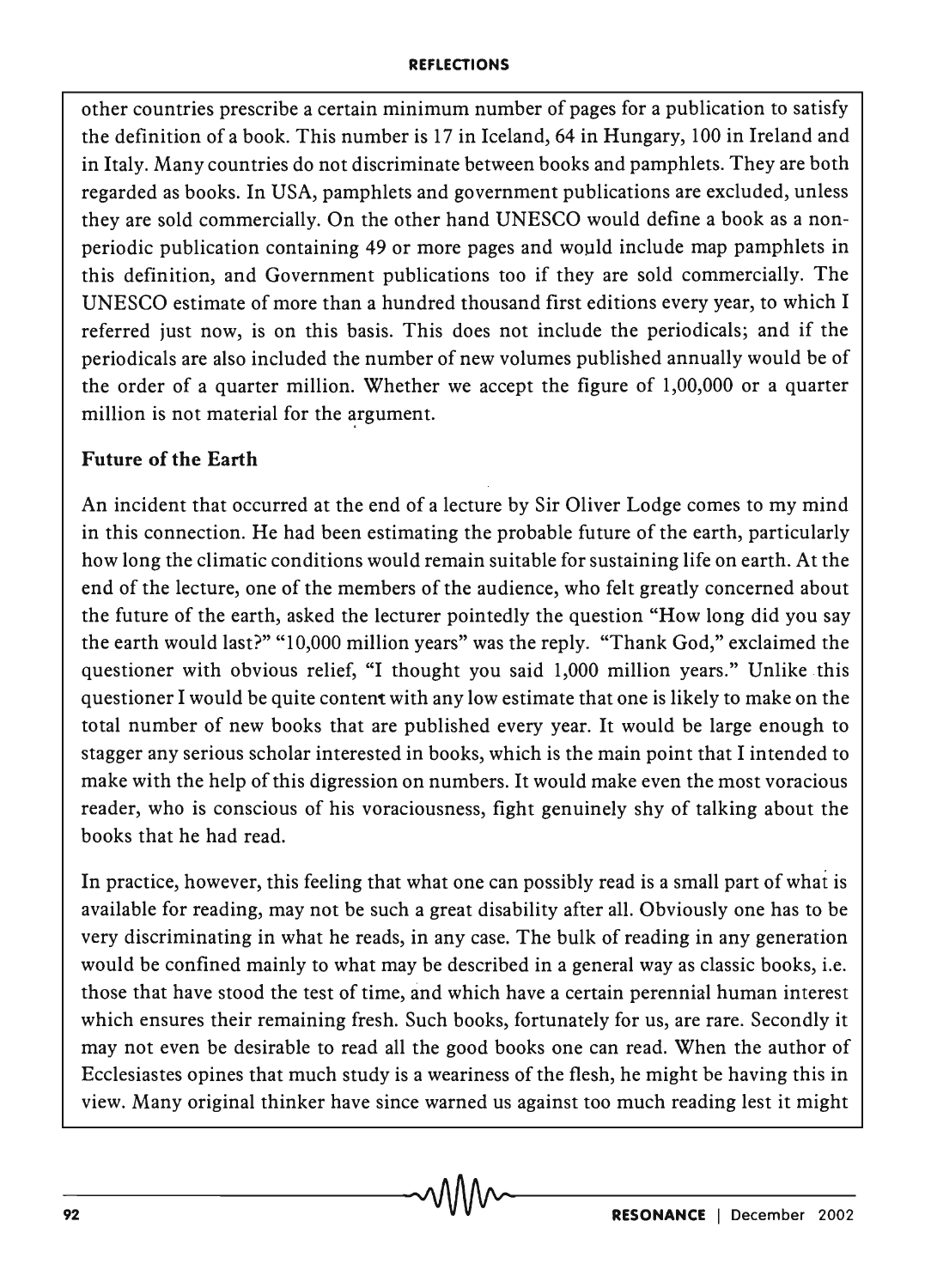#### **REFLECTIONS**

lead to vicarious thinking just as too frequent visits to the theatre might lead to vicarious living. In accepting this warning I hope that we are not trying to make a virtue of necessity.

Personally I have been fortunate in having acquired fairly early in my life a certain weakness for reading, almost amounting to a passion, which has survived many a handicap. Sometimes I wonder which is the real handicap, what stands in the way of my indulging in my weakness for reading, or this very weakness itself. Anyway, to be able to get to bed with a good book, or to spend an odd hour browsing in a library is a pleasure which I would not lightly forego.

## The First Book

Using the word "book" very comprehensively, the earliest that has lingered in my memory is a palm leaf manuscript which we used in the first standard. The teacher was an elderly scholar of the old school who was unique in many ways. Two or three leaves were written every day to keep pace with the progress in our lessons, until at the end of the year we found that it had grown into a good sized manuscript. The many odd things that went into this manuscript had an amazing variety, ranging from numerous slokas in Nitisara with translations in Tamil to elements of Indian astronomy which included among other things formulae for identifying the constellations in the night sky from Aswini to Revati, and mnemonics for determining time from the position of the constellation nearest the zenith. This was not merely book knowledge but was followed by actual observation on the night sky. I still wonder how the teacher managed to get all this information across to us during one year. The other day when one of our great scholars posed the question why in some counts of the constellations we start with Aswini, and in others with Srona, I could give him a convincing answer from what I could remember from this palm leaf manuscript.

## Euclid's Elements

I should mention in particular two other books which had a great hold on me. One was Euclid's Elements, which exercised over me a particular fascination. This was not our text book, and the sequence of propositions we studied in our class was very different from' that of Euclid. Even so, Euclid's influence over me was so strong that I preferred to go the lone way.

We do not know how much of the geometry that is contained in Euclid is his own, and how much of it is an incorporation of knowledge available at the time. But starting with certain axioms to develop geometry as a series of propositions that follow as a logical sequence, is